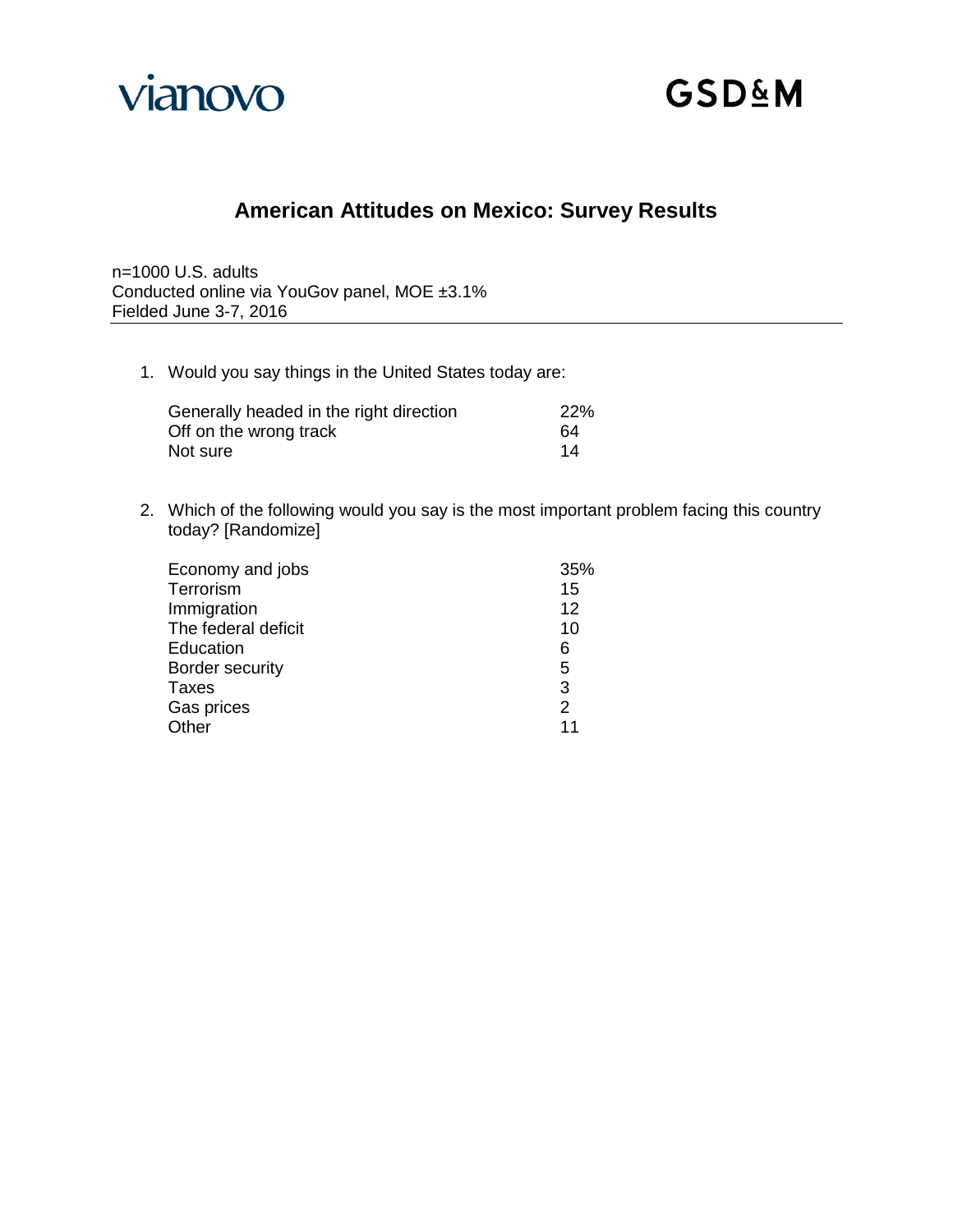The rest of this survey will focus on your views about other countries in the world.

3. Given what you know about the following countries, what is your opinion of each – is it very favorable, mostly favorable, mostly unfavorable, or very unfavorable? [Randomize]

|                   | Very<br>unfavorable | Mostly<br>unfavorable | <b>Neither</b> | Mostly<br>favorable | Very<br>favorable |
|-------------------|---------------------|-----------------------|----------------|---------------------|-------------------|
| a. Mexico         | 16                  | 29                    | 33             | 17                  | 5                 |
| b. Canada         | 1                   | 4                     | 20             | 42                  | 33                |
| c. Brazil         | 6                   | 20                    | 50             | 20                  | 4                 |
| d. Colombia       | 12                  | 28                    | 46             | 12                  | 2                 |
| e. Greece         | 5                   | 15                    | 49             | 26                  | 5                 |
| f. United Kingdom | 3                   | 5                     | 27             | 42                  | 24                |
| g. Saudi Arabia   | 30                  | 30                    | 33             | 6                   | 2                 |
| h. China          | 19                  | 32                    | 35             | 12                  | $\overline{2}$    |
| i. El Salvador    | 14                  | 22                    | 56             | 8                   | 1                 |
| j. Russia         | 24                  | 32                    | 36             | 7                   | 2                 |
| k. Cuba           | 18                  | 25                    | 39             | 16                  | $\overline{2}$    |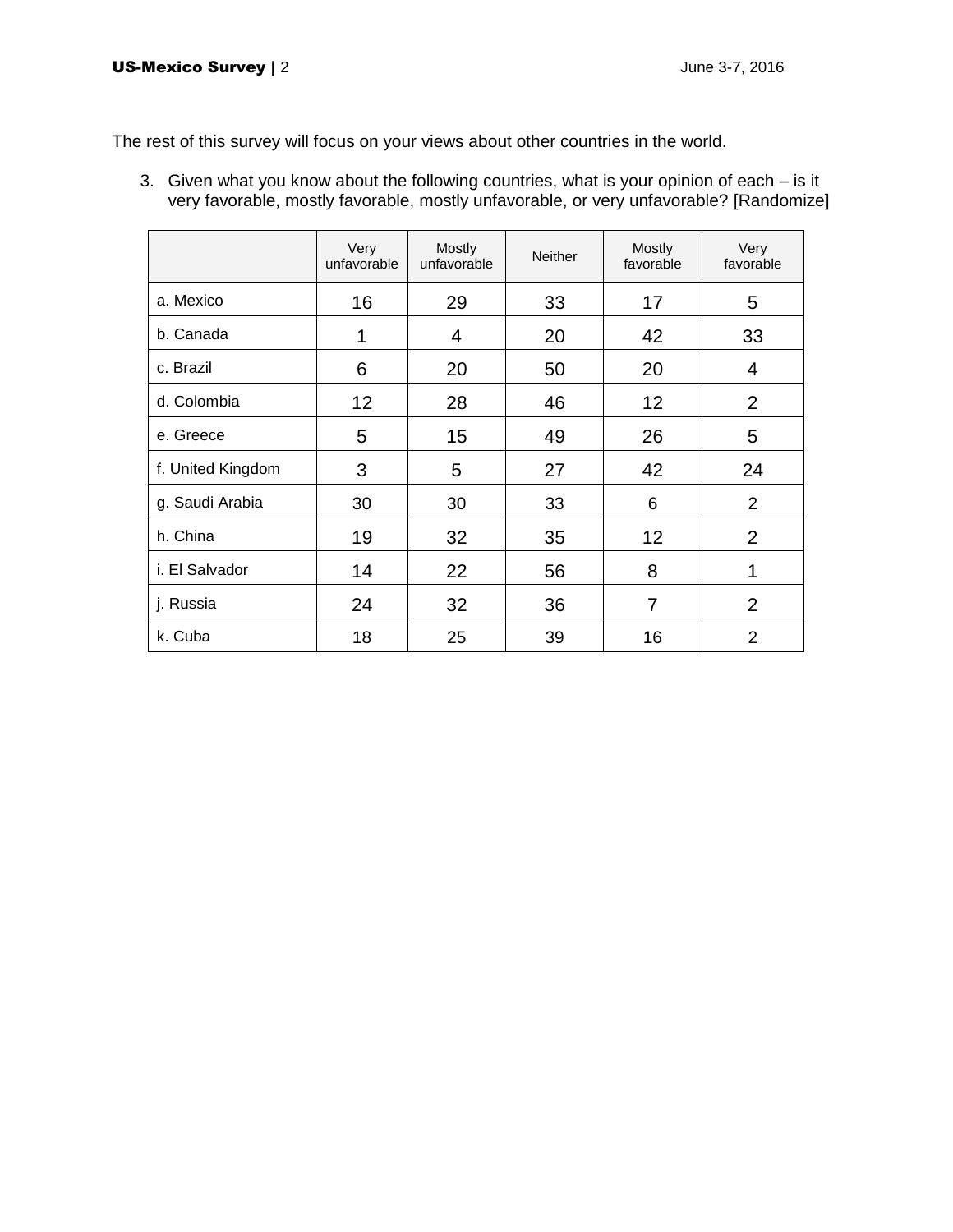4. Again, thinking about those same countries, based on what you know, would you describe each of their economies as modern, developing or not developed? [Randomize]

|                   | Modern | Developing | Not developed |
|-------------------|--------|------------|---------------|
| a. Mexico         | 16     | 53         | 31            |
| b. Canada         | 83     | 13         | 4             |
| c. Brazil         | 31     | 52         | 17            |
| d. Colombia       | 11     | 59         | 30            |
| e. Greece         | 41     | 41         | 18            |
| f. United Kingdom | 81     | 15         | 4             |
| g. Saudi Arabia   | 34     | 40         | 26            |
| h. China          | 53     | 39         | 8             |
| i. El Salvador    | 6      | 46         | 48            |
| j. Russia         | 42     | 46         | 12            |
| k. Cuba           | 9      | 48         | 43            |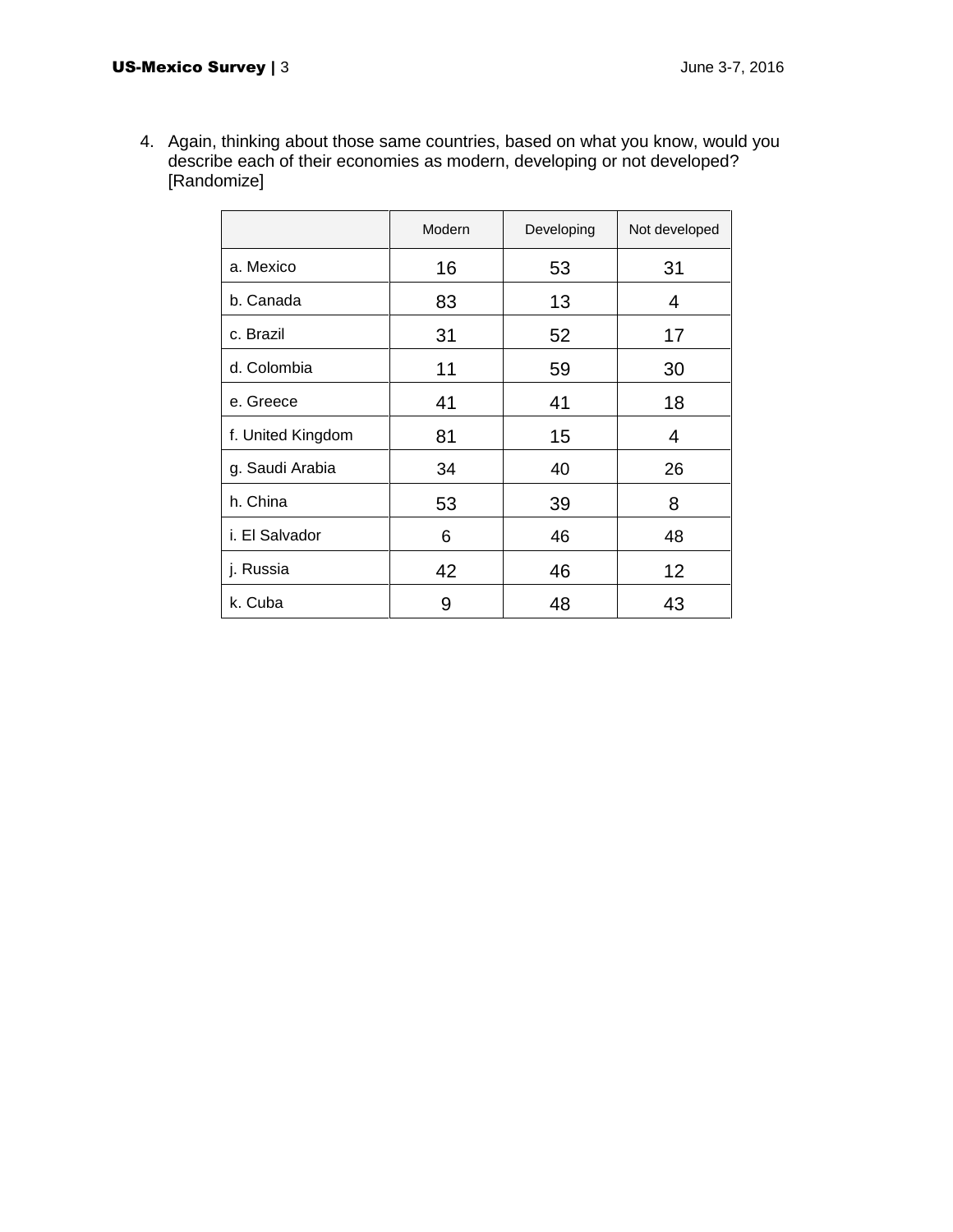|                   | Very<br>unsafe | Somewhat<br>unsafe | <b>Neither</b> | Somewhat<br>safe | Very<br>safe |
|-------------------|----------------|--------------------|----------------|------------------|--------------|
| a. Mexico         | 31             | 34                 | 17             | 15               | 3            |
| b. Canada         | $\overline{2}$ | 3                  | 11             | 24               | 60           |
| c. Brazil         | 17             | 32                 | 26             | 20               | 4            |
| d. Colombia       | 33             | 34                 | 21             | 10               | 3            |
| e. Greece         | 7              | 16                 | 29             | 35               | 13           |
| f. United Kingdom | 4              | 8                  | 15             | 32               | 41           |
| g. Saudi Arabia   | 41             | 28                 | 18             | 10               | 3            |
| h. China          | 13             | 25                 | 25             | 28               | 9            |
| i. El Salvador    | 34             | 32                 | 25             | 8                | 2            |
| j. Russia         | 25             | 30                 | 24             | 16               | 5            |
| k. Cuba           | 23             | 25                 | 23             | 22               | 6            |

5. Finally, thinking about those same countries one last time, how safe or unsafe would you feel about traveling to each one on vacation or for business? [Randomize]

6. You indicated your overall view of Mexico is [pipe Q3a answer]. Please briefly explain why you feel this way about Mexico. **[OPEN ENDED]**

| Drugs/Cartels/Crime/Violence/Unsafe           | 36% |
|-----------------------------------------------|-----|
| Don't know/Not familiar enough                | 16  |
| Corruption                                    | 12  |
| Other                                         | 10  |
| Depends on where you go/Some places safe      | 7   |
| Good people/Developing/Trying hard/Like it    | 7   |
| Illegal immigration/Border crossings          | 6   |
| Negative general comment                      | 5   |
| Poverty/Poor                                  | 4   |
| Been there/Know people from there             | 4   |
| Good place to visit/Things to see/Safe places | 4   |
| Positive general comment                      | 3   |
| Ally/Friend/Neighbor                          | 1   |
| Dirty/Pollution                               |     |
| Anti-American                                 |     |
|                                               |     |

\*Numbers sum to more than 100% because people mention multiple factors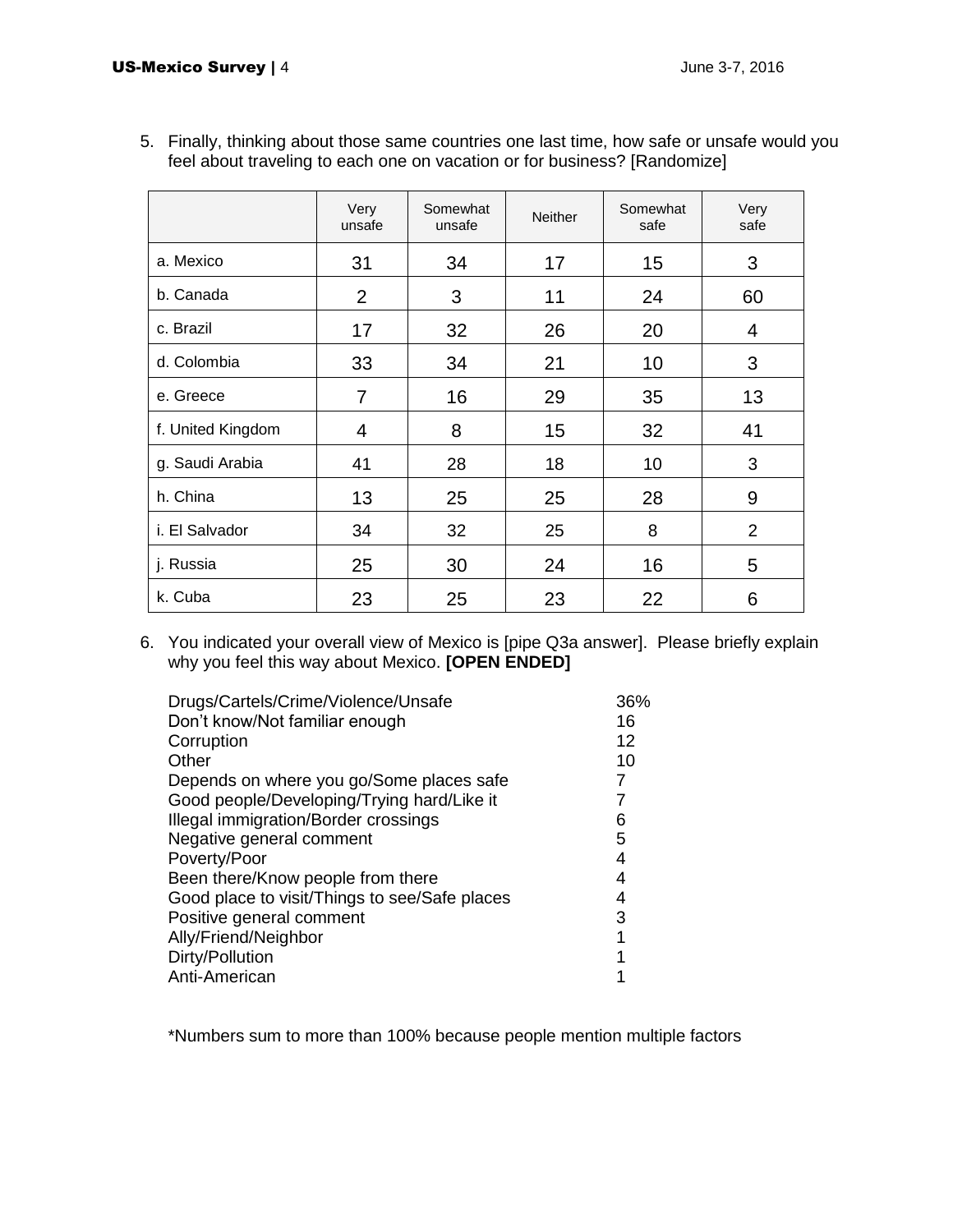|                  | 1 <sup>st</sup> Mention | 2 <sup>nd</sup> Mention | 3 <sup>rd</sup> Mention | <b>TOTAL</b> |
|------------------|-------------------------|-------------------------|-------------------------|--------------|
| Drugs            | 14%                     | 11%                     | 6%                      | 31%          |
| Dirty            | 5%                      | 1%                      | 1%                      | 7%           |
| Poor             | 5%                      | 3%                      | 5%                      | 13%          |
| Corruption       | 4%                      | 4%                      | 4%                      | 12%          |
| Food             | 3%                      | 2%                      | 1%                      | 6%           |
| Hot              | 3%                      | 2%                      | 2%                      | 7%           |
| Illegals         | 3%                      | 2%                      | 2%                      | 7%           |
| Tacos            | 3%                      | 2%                      | $0\%$                   | 5%           |
| <b>Beaches</b>   | 2%                      | 2%                      | 1%                      | 5%           |
| <b>Beautiful</b> | 2%                      | $0\%$                   | 1%                      | 3%           |
| Cartels          | 4%                      | 3%                      | 2%                      | 9%           |
| Crime            | 2%                      | 2%                      | 3%                      | 7%           |

7. Now, thinking about Mexico, what are three words that come to mind?

\*Numbers sum to more than 100% because people offer up to three words.

8. In the past month or so, have you seen, read, or heard anything recently about Mexico?

| Yes | 44% |
|-----|-----|
| No  | 56  |

#### **(IF "YES" SELECTED IN 8, then ask Q9-Q10, IF NOT SKIP TO NEXT SECTION)**

9. And has what you've seen, read, or heard recently about Mexico given you a more favorable impression of Mexico or a less favorable impression of Mexico?

| More favorable         | 9%  |
|------------------------|-----|
| Less favorable         | .51 |
| Had made no difference | 40  |

10. In your own words, please describe what you've seen, read, or heard.

| Drug problems/Cartels/Drug violence  | 28%           |
|--------------------------------------|---------------|
| Donald Trump/Trump Comments/Reaction | 14            |
| Murder/Crime/Safety Concerns         | 15            |
| Illegal immigration/Border crossings | 14            |
| Corruption                           | 6             |
| <b>Border Wall</b>                   | 6             |
| El Chapo                             | 5             |
| Tourism                              | 3             |
| Economy                              | $\mathcal{P}$ |

\*Numbers sum to more than 100% because people mention multiple things.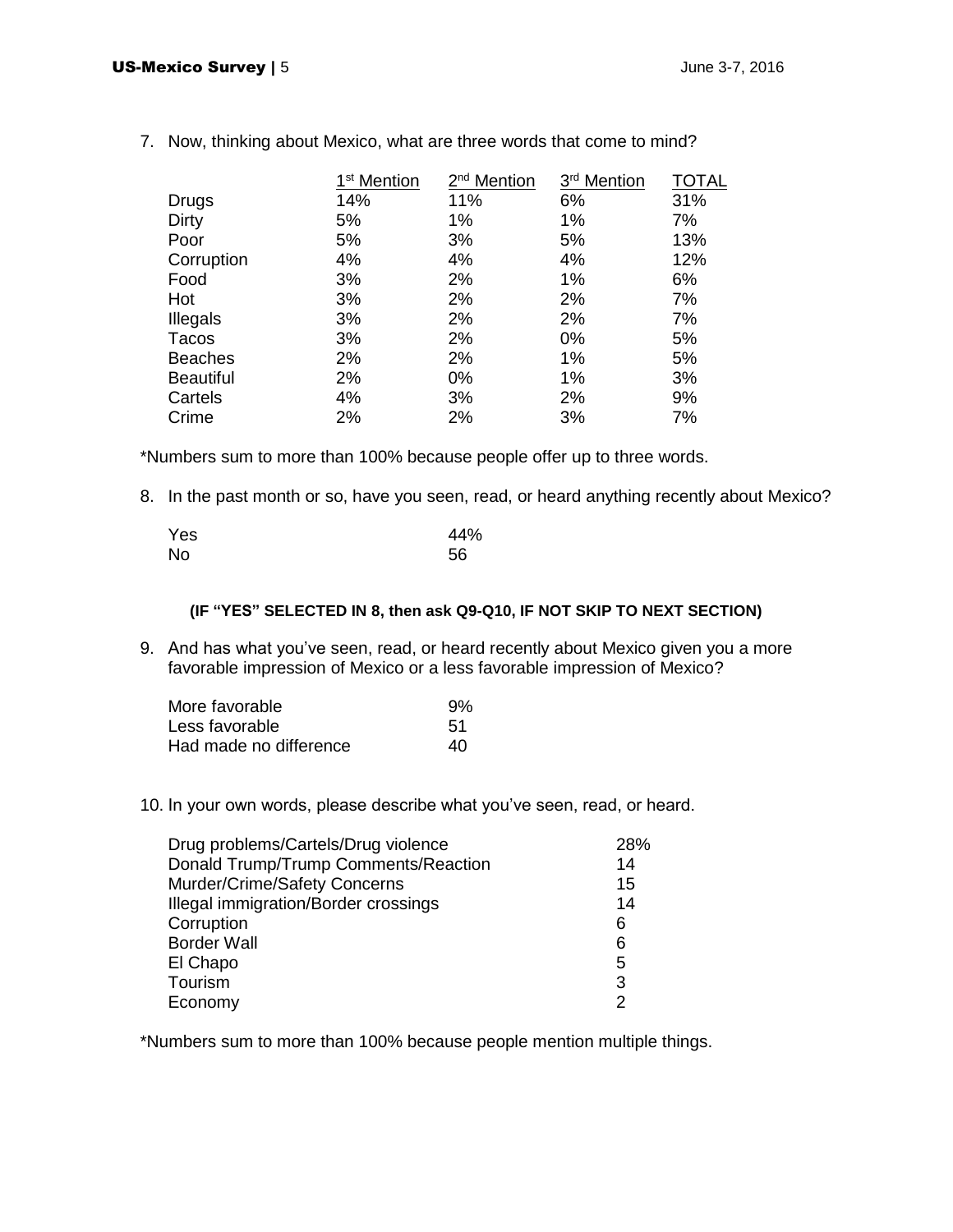**Views on Mexico**

11. Do you think the U.S. relationship with Mexico has gotten stronger, has gotten weaker or has been mostly unchanged during the past four years?

| 8%  |
|-----|
| 28  |
| 42  |
| 22. |
|     |

12. And which is closer to your view of Mexico's current relationship with the United States?

| Mexico is a good neighbor and partner for the U.S. | 22% |
|----------------------------------------------------|-----|
| Mexico is a source of problems for the U.S.        | 54  |
| Don't know enough                                  | -24 |

13. As you may know, Mexico is a major trade partner of the U.S. What kind of overall impact – if any – do you think this relationship has had on the American economy?

| Very positive       | 10% |
|---------------------|-----|
| Somewhat positive   | 25  |
| Somewhat negative   | 20  |
| Very negative       | 17  |
| Little to no impact | 9   |
| Don't know          | 19  |

14. In recent years, the relationship between the U.S. and Mexican governments has largely focused on security issues such as border control and drug trafficking. Thinking about the future of the U.S.-Mexico relationship, which of the following views is closer to your own?

It's important to maintain focus on security issues 70%

There needs to be more emphasis on economic, trade and energy issues 30

15. In 1994 the United States entered the North America Free Trade Agreement, or NAFTA, which eliminated trade barriers for goods and services between Mexico, Canada and the U.S., and promoted competition and investment in the region. Do you think the United States should continue to be a partner in NAFTA or do you think it should withdraw from NAFTA?

| Continue participation   | 30% |
|--------------------------|-----|
| Withdraw                 |     |
| Don't know enough to say |     |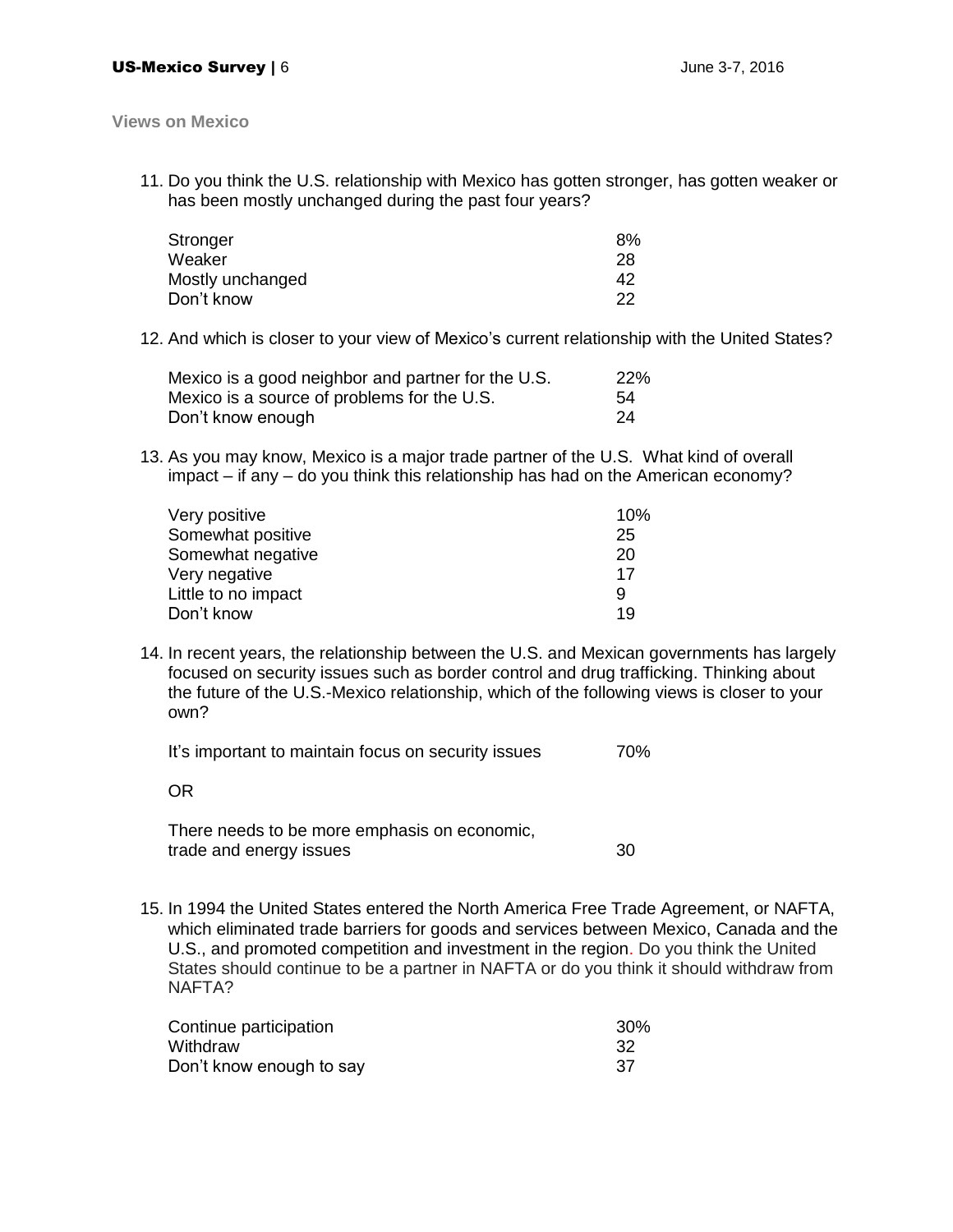## **[ROTATE Q16 AND Q17]**

16. Do you support or oppose building a wall along the U.S.-MEXICO border?

| 34% |
|-----|
| 17  |
| 10  |
| 30  |
| 10  |
|     |

17. Do you support or oppose building a wall along the U.S.-CANADA border?

| Strongly support | 9% |
|------------------|----|
| Somewhat support | 12 |
| Somewhat oppose  | 18 |
| Strongly oppose  | 48 |
| Don't know       | 13 |

18. Some have suggested that MEXICO would pay the U.S. for the cost of building a wall along the southern border. How likely or unlikely do you think it is that Mexico would pay for the wall?

| Very likely       | 7% |
|-------------------|----|
| Somewhat likely   | 9  |
| Somewhat unlikely | 11 |
| Very unlikely     | 62 |
| Don't know        | 11 |

19. How likely or unlikely do you think it is that CANADA would pay for the cost of building a wall along the northern border?

| 3% |
|----|
|    |
| 13 |
| 64 |
| 13 |
|    |

20. Do you think the number of Mexican immigrants coming to the United States illegally has increased, decreased or stayed about the same in the last five years?

| Increased             | 56% |
|-----------------------|-----|
| Decreased             | 18  |
| Stayed about the same | 26  |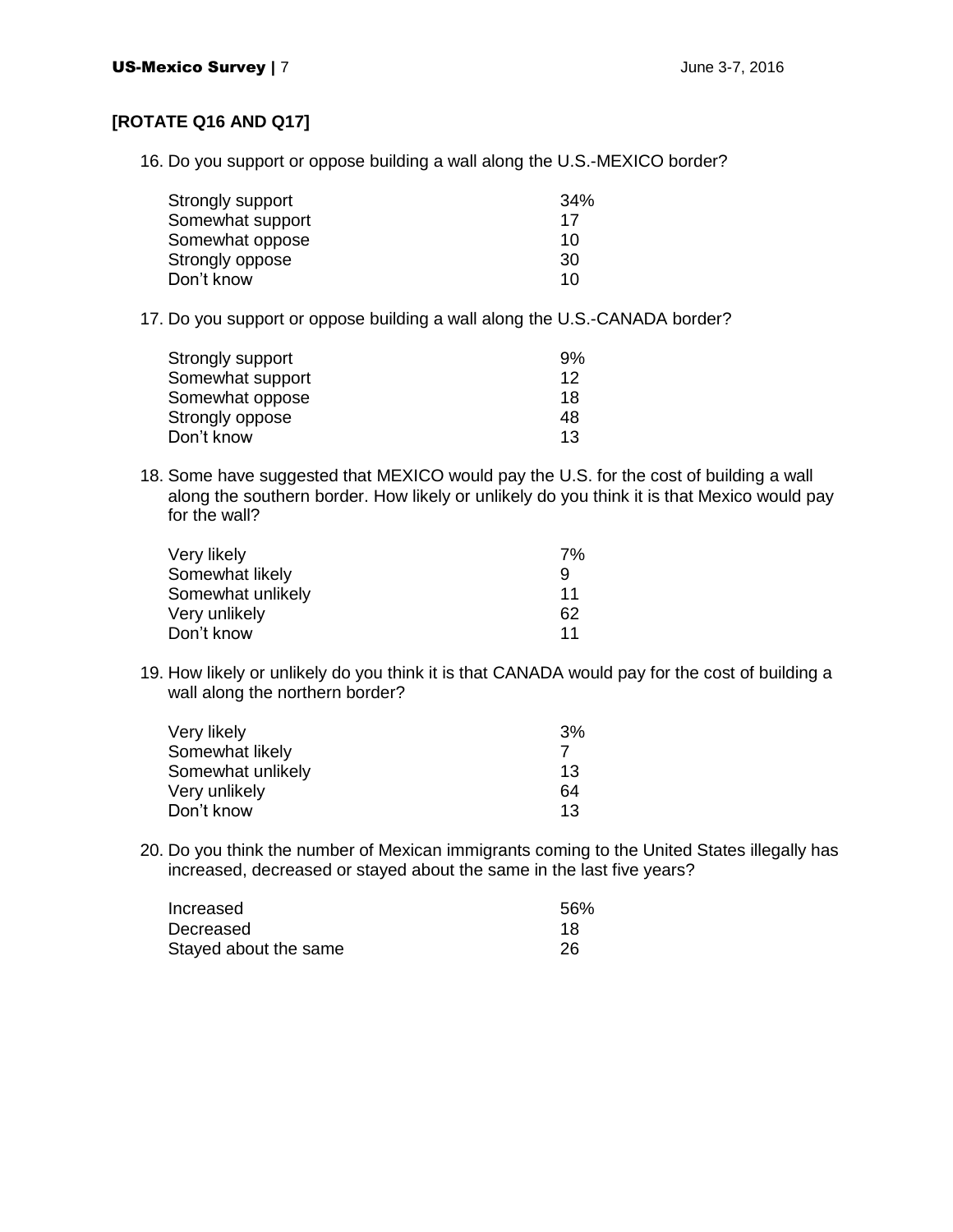### **[ROTATE Q21-Q23]**

21. If Hillary Clinton is elected president, do you think the U.S. relationship with Mexico will get better, get worse, or remain about the same as it is today?

| <b>Better</b>           | 17% |
|-------------------------|-----|
| Worse                   | 23  |
| About the same as today | 41  |
| Don't know              | 1 Q |

22. If Bernie Sanders is elected president, do you think the U.S. relationship with Mexico will get better, get worse, or remain about the same as it is today?

| <b>Better</b>           | 21% |
|-------------------------|-----|
| Worse                   | 19  |
| About the same as today | 37  |
| Don't know              | 23  |

23. If Donald Trump is elected president, do you think the U.S. relationship with Mexico will get better, get worse, or remain about the same as it is today?

| <b>Better</b>           | 16% |
|-------------------------|-----|
| Worse                   | 63  |
| About the same as today |     |
| Don't know              | 12  |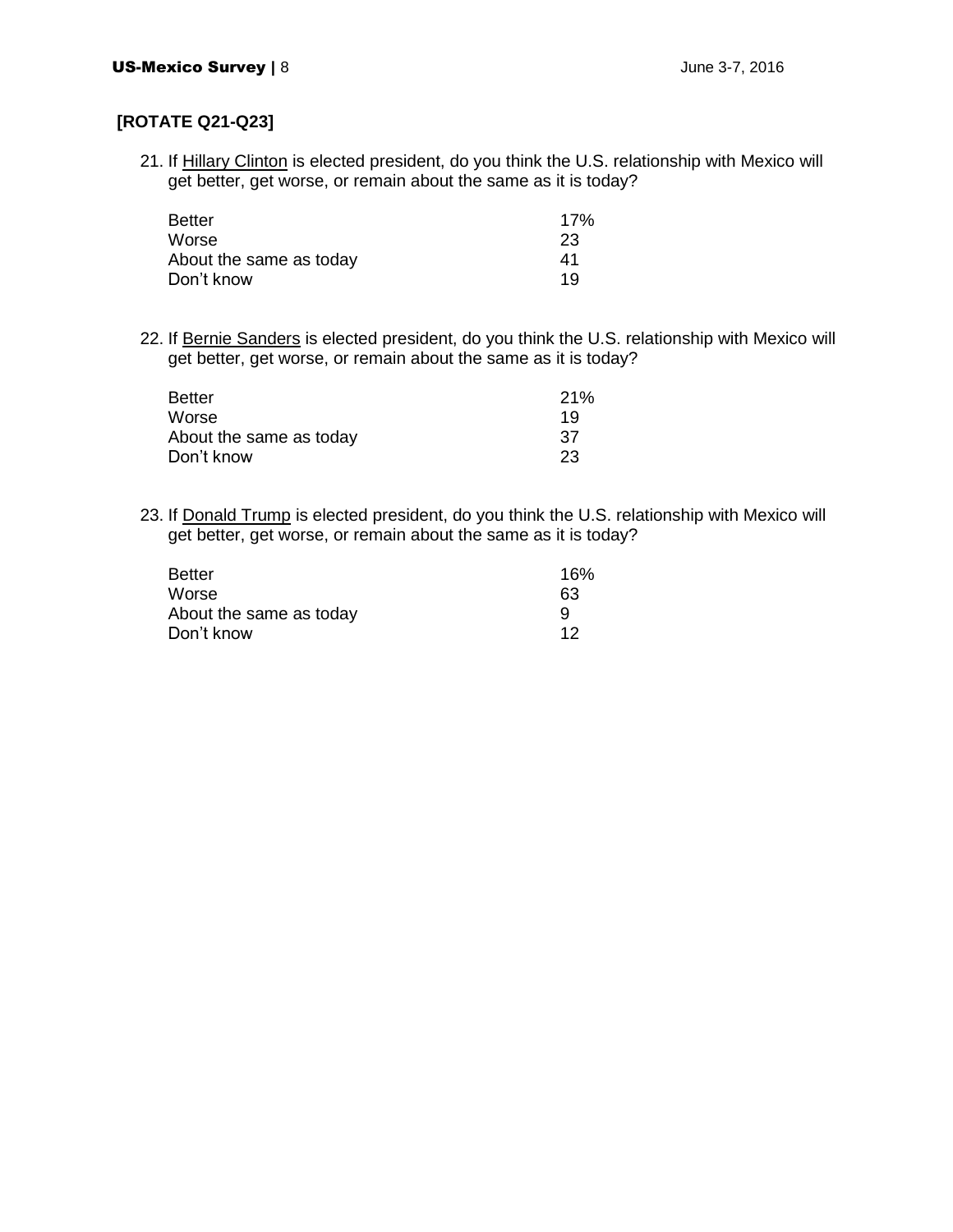|                                                                                  | Strongly<br>disagree | Somewhat<br>disagree | Somewhat<br>agree | Strongly<br>agree | No opinion |
|----------------------------------------------------------------------------------|----------------------|----------------------|-------------------|-------------------|------------|
| a. Mexico has a<br>large, growing middle<br>class                                | 14                   | 22                   | 23                | 6                 | 36         |
| b. Mexico is a good<br>place to do business                                      | 17                   | 22                   | 25                | 10                | 26         |
| c. Mexico is winning<br>the fight against the<br>drug cartels and<br>traffickers | 48                   | 22                   | 9                 | $\overline{4}$    | 17         |
| d. Mexico is a strong<br>democracy                                               | 20                   | 28                   | 18                | 5                 | 29         |
| e. Mexico has a rich<br>cultural heritage                                        | 4                    | 6                    | 29                | 47                | 13         |
| f. Mexico is a<br>dangerous and<br>unstable country                              | 6                    | 16                   | 31                | 34                | 13         |
| g. The Mexican<br>government is corrupt                                          | 3                    | 6                    | 26                | 46                | 19         |
| h. Products made in<br>Mexico are safer than<br>products made in<br>China        | $\overline{7}$       | 15                   | 26                | 11                | 41         |

24. Below is a list of statements about Mexico. Please indicate whether you agree or disagree with each statement. [Randomize]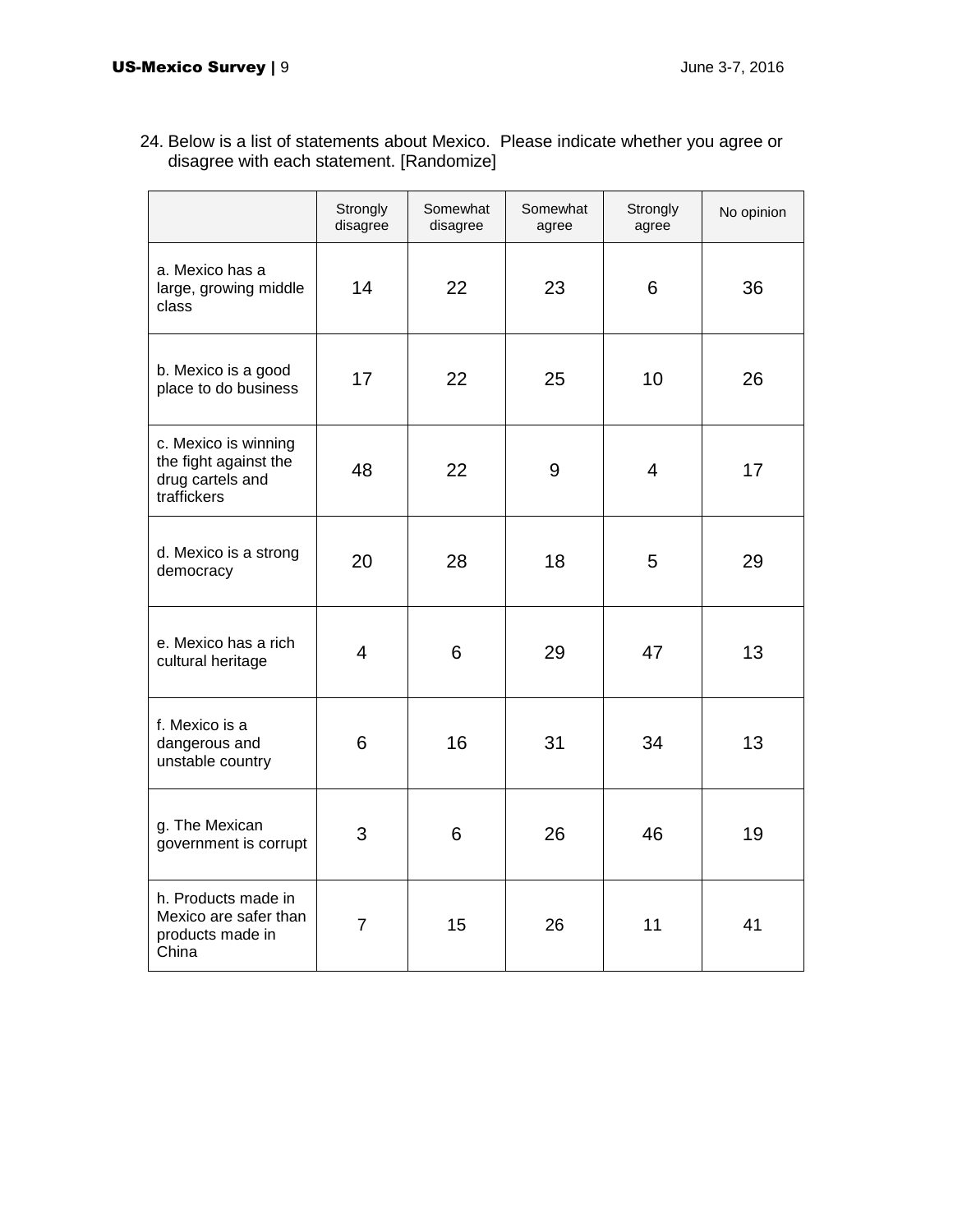**Other questions and demographics**

We're almost done. Now we just have a few basic questions for statistical purposes.

25. Which best describes your travel to Mexico?

| I've been there once        | 17% |
|-----------------------------|-----|
| I've been there a few times | 20  |
| I've been there many times  | 5   |
| I travel there frequently   |     |
| I've never been there       | 55  |

26. How likely are you to travel to Mexico for business or vacation in the next year?

| Very likely       | 5%              |
|-------------------|-----------------|
| Somewhat likely   | 10.             |
| Somewhat unlikely | 13 <sup>°</sup> |
| Very unlikely     | 71              |

27. Do you have any friends, family or colleagues in the U.S. that were born in Mexico?

| Yes | 38% |
|-----|-----|
| No  | 62  |

28. How would you describe the area in which you live?

| Urban             | 26% |
|-------------------|-----|
| Suburban          | 44  |
| <b>Small Town</b> | 14  |
| Rural             | 17  |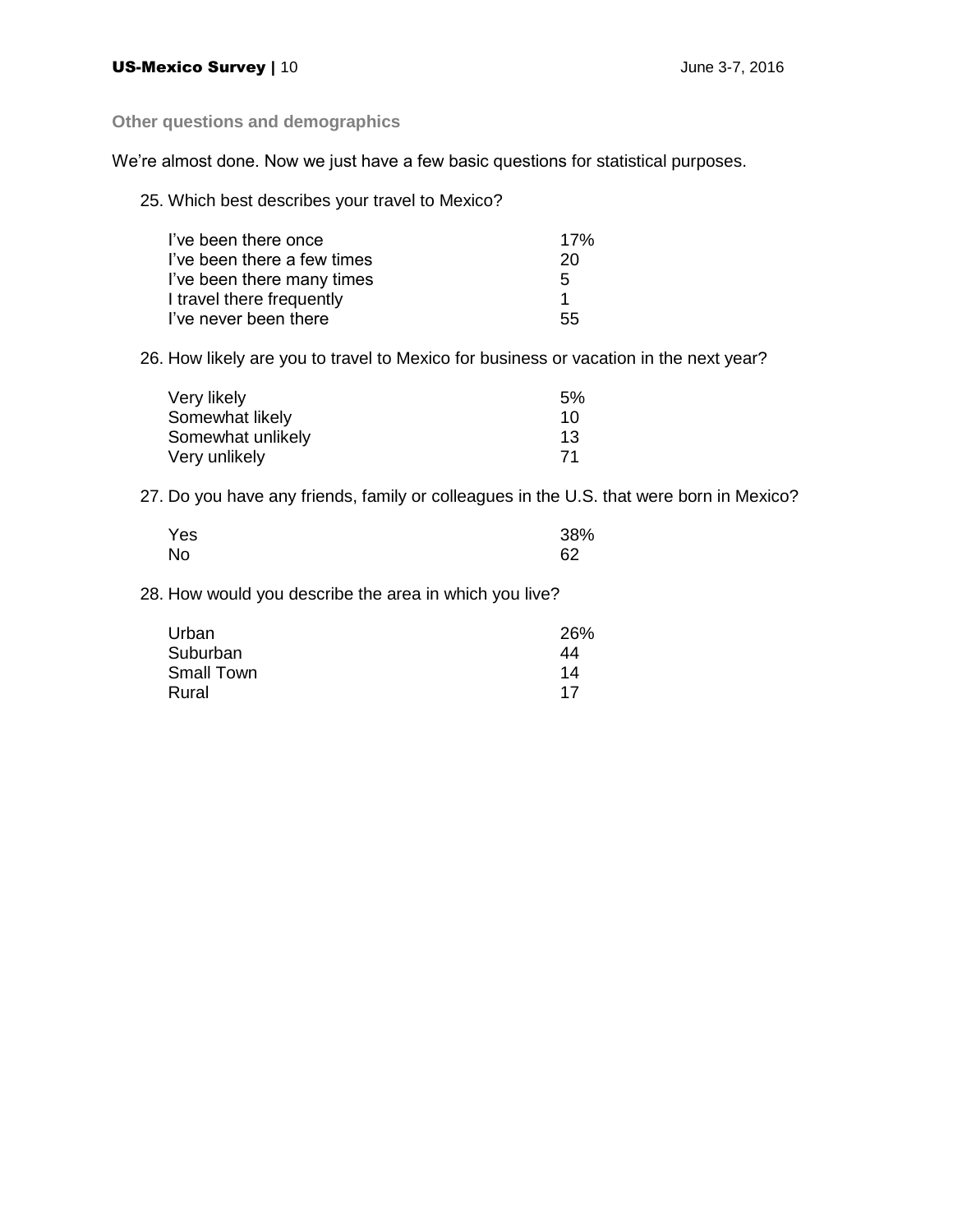29. Are you registered to vote?

| Yes        | 71% |
|------------|-----|
| No         | 23  |
| Don't know | 6   |

30. Finally, if the presidential election were being held today, for whom would you vote?

(Among registered voters. N=707, MOE +/- 3.69%)

| Donald Trump, the Republican  | 36% |
|-------------------------------|-----|
| Hillary Clinton, the Democrat | .37 |
| Other                         | 15  |
| Not sure                      | 9   |
| Not planning to vote          | 3   |

#### 31. And how would you vote if the presidential candidates were…?

(Among registered voters. N=707, MOE +/- 3.69%)

| Donald Trump, the Republican | 37% |
|------------------------------|-----|
| Bernie Sanders, the Democrat | 47  |
| Other                        |     |
| Not sure                     | 6   |
| Not planning to vote         | з   |

#### 32. And how would you vote if the presidential candidates were…?

(Among registered voters. N=707, MOE +/- 3.69%)

| Donald Trump, the Republican  | 35% |
|-------------------------------|-----|
| Hillary Clinton, the Democrat | 38  |
| Gary Johnson, the Libertarian | 9   |
| Other                         | 8   |
| Not sure                      | 9   |
| Not planning to vote          | 2   |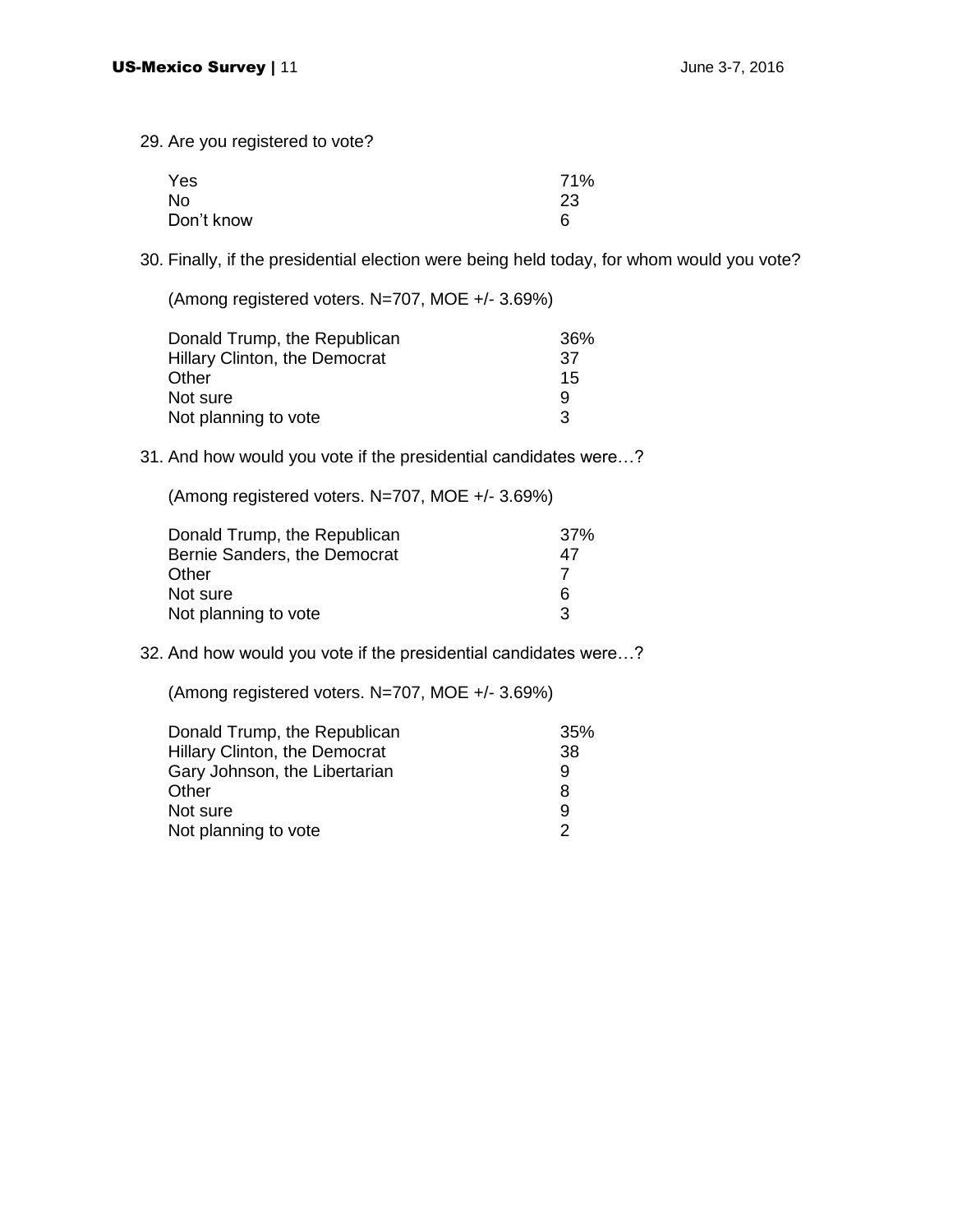## YouGov panel standard profiled values

1. In what year were you born? [AGE COLLAPSED]

| 18-29     | 21% |
|-----------|-----|
| $30 - 44$ | 25  |
| 45-64     | 36  |
| 65 and up | 18  |

2. Are you male or female?

| Male   | 49% |
|--------|-----|
| Female | -51 |

3. Generally speaking, would you say that you usually think of yourself as a…

| Democrat                 | 36% |
|--------------------------|-----|
| Republican               | 23  |
| Independent              | 32  |
| <b>Not Sure</b>          | 8   |
| <b>Strong Democrat</b>   | 21% |
| <b>Weak Democrat</b>     | 14  |
| Lean Democrat            | 9   |
| Independent              | 20  |
| Lean Republican          | 8   |
| Weak Republican          | 12  |
| <b>Strong Republican</b> | 12  |
| <b>Not Sure</b>          | 4   |

4. What racial or ethnic group best describes you?

| White                            | 67% |
|----------------------------------|-----|
| <b>Black or African-American</b> | 12  |
| Hispanic or Latino               | 14  |
| Asian or Asian-American          | 2   |
| Native American                  | 1   |
| Middle Eastern                   | O   |
| <b>Mixed Race</b>                | 3   |
| )ther                            |     |

5. What is the highest level of education that you have completed?

| Did not graduate from high school                | 13% |
|--------------------------------------------------|-----|
| High school degree                               | 29  |
| Some college/2-year college degree [Collapsed]   | 32  |
| 4-year college degree                            | 17  |
| Postgraduate degree (MA, MBA, MD, JD, PhD, etc.) | 9   |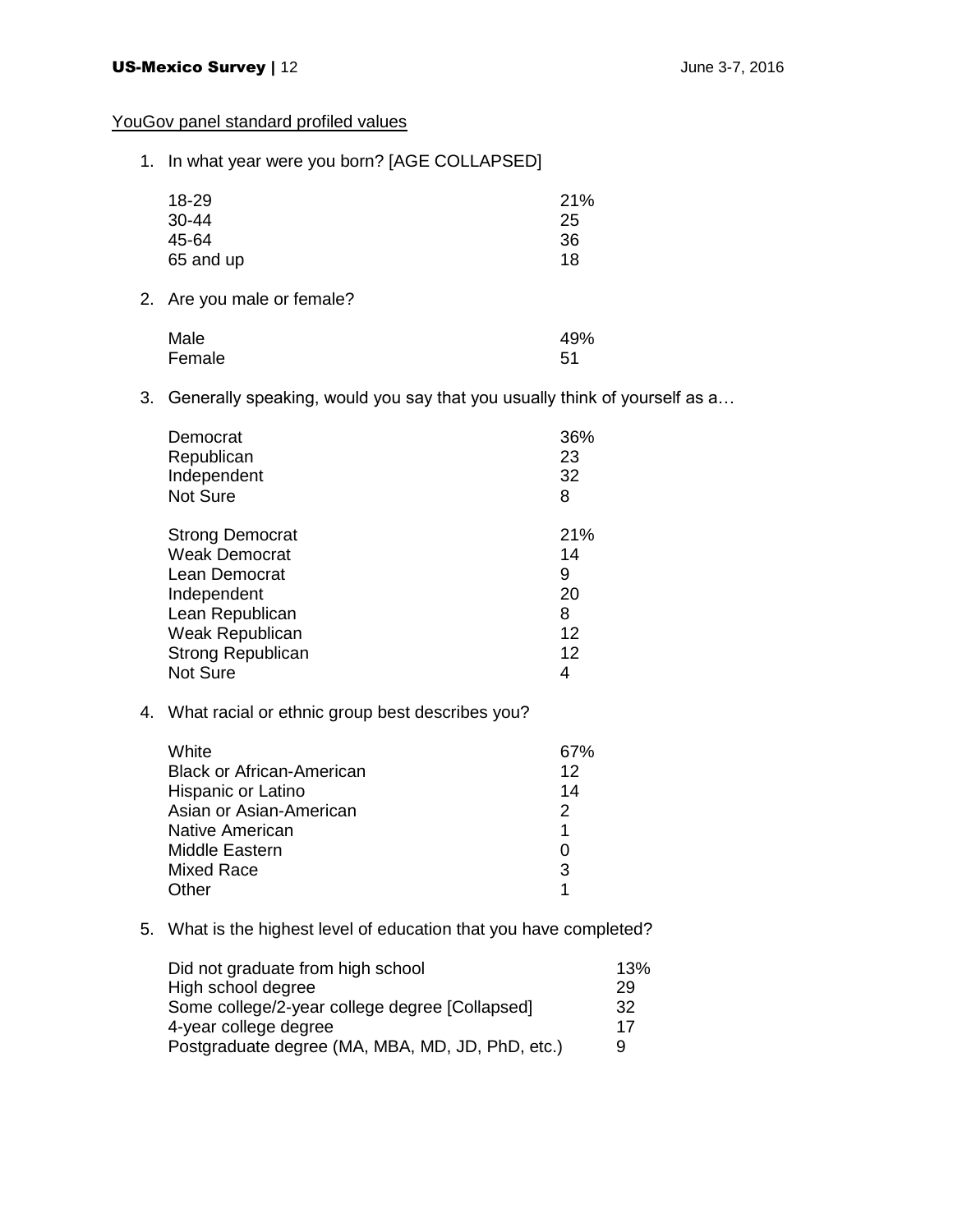6. What is your marital status?

| Married, living with spouse | 50% |
|-----------------------------|-----|
| <b>Divorced</b>             | 2   |
| Separated                   | 9   |
| Widowed                     | 6   |
| Single, never married       | 29  |
| Domestic Partnership        | 5   |

7. Which of the following best describes your current employment status?

| Full-time working             | 33%           |
|-------------------------------|---------------|
| Part-time working             | 12            |
| Temporarily laid off          | 2             |
| Unemployed                    | 10            |
| Retired                       | 20            |
| Permanently disabled          | 7             |
| Taking care of home or family | 10            |
| <b>Student</b>                | 5             |
| Other                         | $\mathcal{P}$ |

8. Would you describe yourself as a "born-again" or evangelical Christian, or not?

| Yes       | 28% |
|-----------|-----|
| <b>No</b> | 72  |

9. Aside from weddings and funerals, how often do you attend religious services?

| 6% |
|----|
| 18 |
| 8  |
| 13 |
| 23 |
| 30 |
|    |
|    |